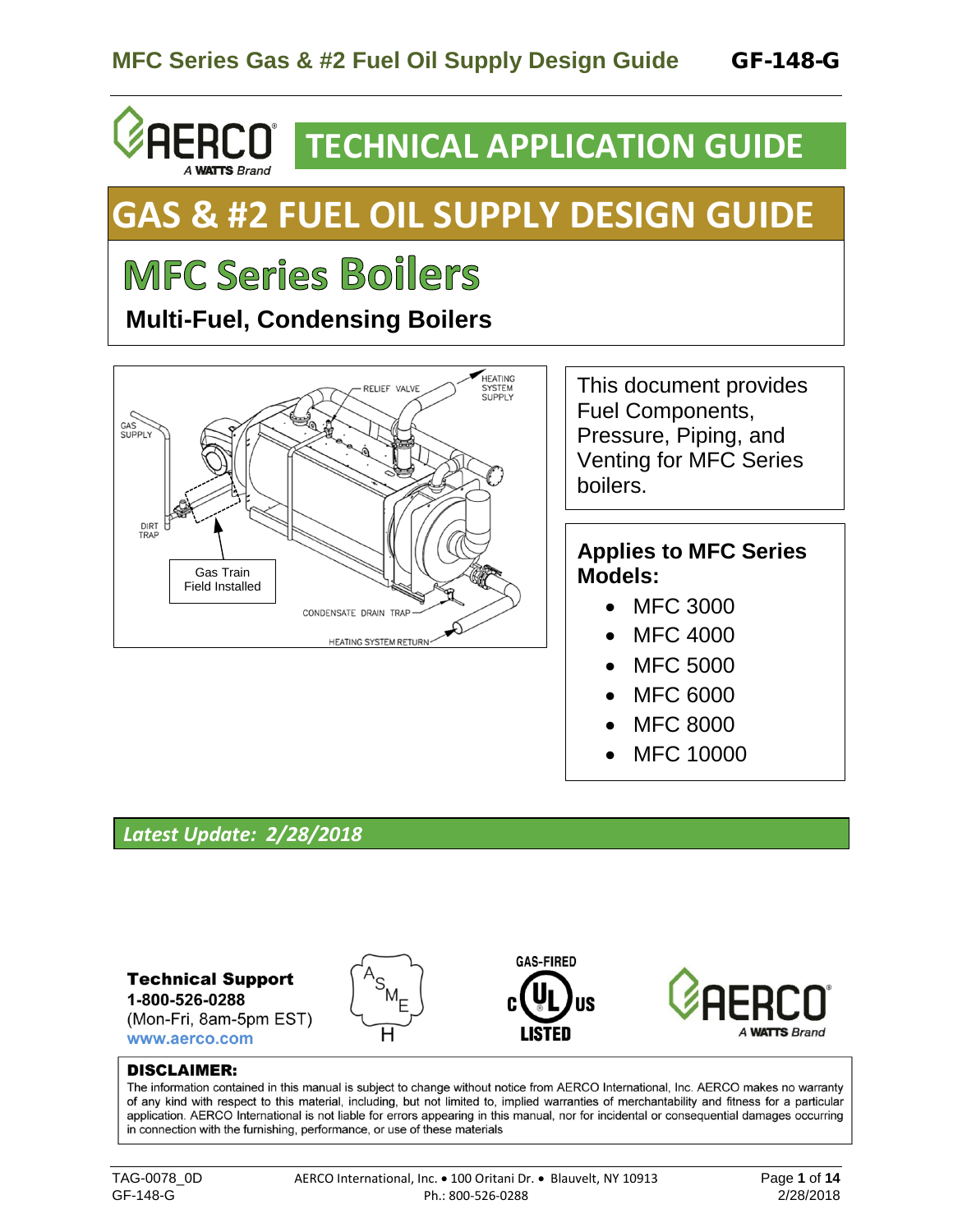

# **Table of Contents**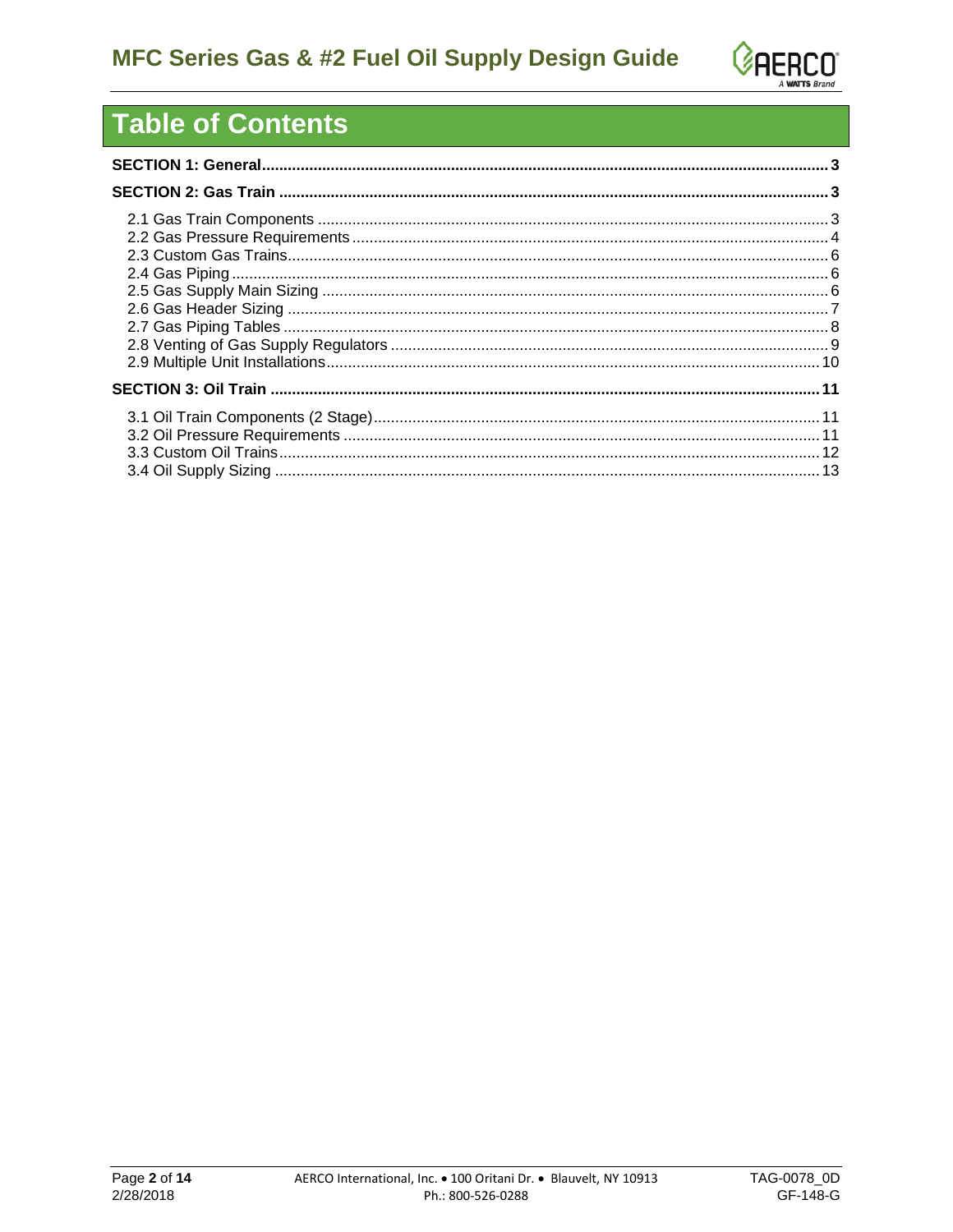

# <span id="page-2-0"></span>**SECTION 1: GENERAL**

AERCO Multi-Fuel Condensing (MFC) Gas and Gas/Oil fired boilers are capable of modulating firing rate when used on gaseous fuels and staged firing when on #2 Fuel Oil. Proper supply of both fuels is required to ensure proper operation of the equipment including firing rate and clean efficient combustion. Designers and Installers must adhere to the AERCO specifications and those of local authorities having jurisdiction. A thorough understanding of these guidelines is required for the successful design and installation of MFC Series Boilers.

# <span id="page-2-1"></span>**SECTION 2: GAS TRAIN**

#### <span id="page-2-2"></span>**2.1 Gas Train Components**

AERCO MFC series of boilers can come equipped with gas and multi-fuel burners supplied by Riello. The burners are UL approved and are available with FM or double-block and bleed (DBB) gas trains. The gas train components were carefully selected in order to operate efficiently by closely controlling the fuel/air ratio throughout the firing range. These components include:

- **Safety Shut off Valves** The gas train consists of 2 safety shut-off valves piped in series. The first shut-off valve is an electro-hydraulic valve that functions to completely open the valve when power is applied and to completely shut-off the gas flow when electrical power is not present. The second actuator is also an electro-hydraulic actuator which is also used to regulate the pressure to the burner through the adjustment of a regulating spring. This regulating SSOV actuator regulates the amount of gas going through the device when powered and provides a complete seal to prevent gas from flowing when unpowered. Depending upon code requirements, these actuators may contain a proof of closure circuit. The position of both of the actuators can be seen when looking through the visible window on the SSOV actuators.
- **Pressure Switches** Gas trains come equipped with two gas pressure switches. The first is a low gas pressure switch which is located on the incoming side of the SSOV's and shuts the burner down if the pressure in the gas line is lower than required. The second is a high gas pressure switch and can be found on the outlet side of the SSOV's and is used to shut the burner down if the gas pressure coming out of the SSOV's is too high.
- **Pilot Valve Train** The pilot gas train consists of a pilot regulator and 2 solenoid valves piped in series. These valves are designed to be completely opened when powered and to prevent any flow when the valves are in an unpowered state. The regulator on the pilot valve train is used to adjust the amount of gas to the pilot gas ignition assembly found within the burner.
- **Gas Modulating Valve** The gas modulating valve is found after the SSOv's, but before the gas goes into the burner head assembly. The modulating valve is directly connected to a motorized actuator controlled by the flame safeguard. This assembly can turn up to 90 degrees to control the amount of gas going into the burner and is used to adjust the actual firing rate of the burner.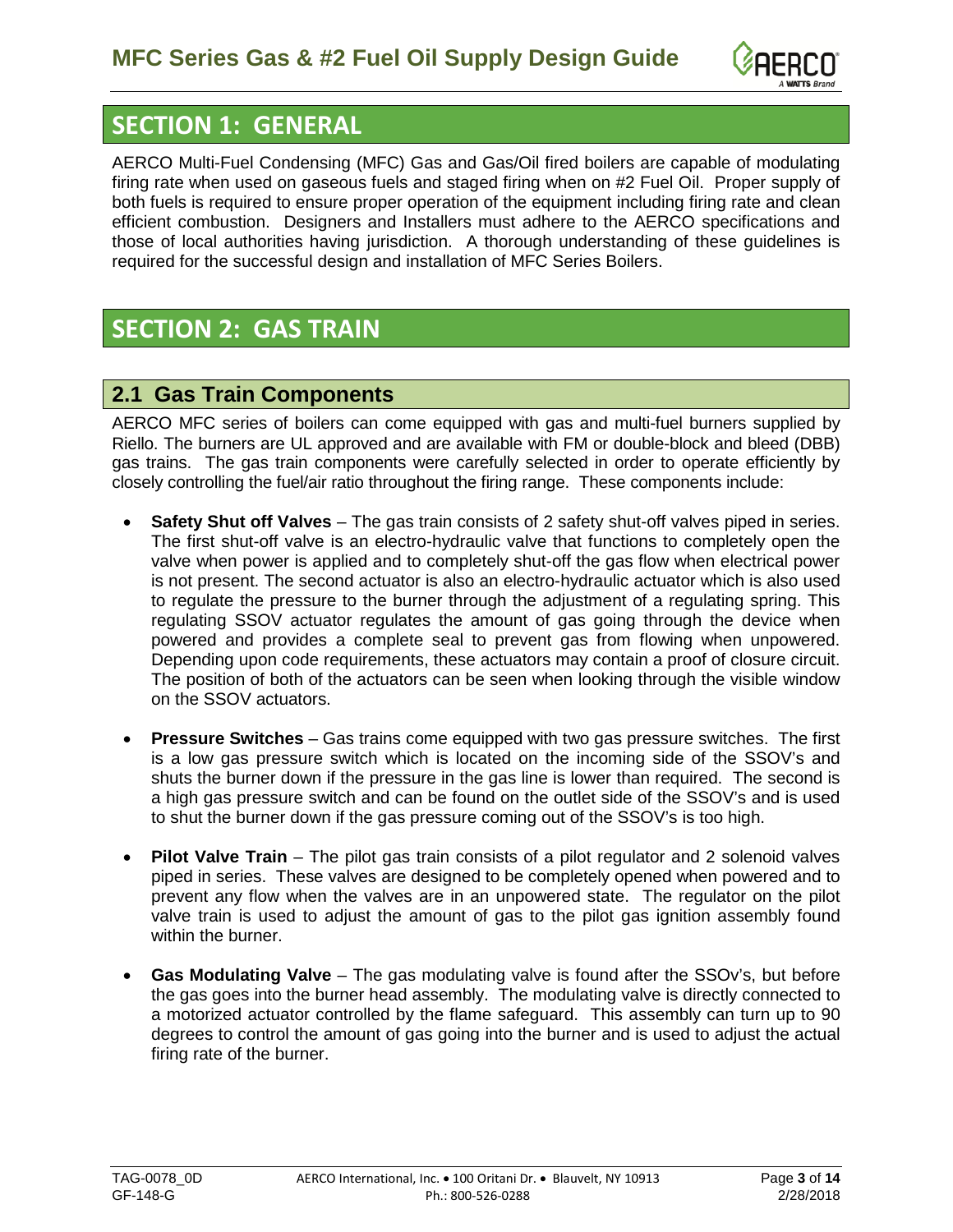

#### <span id="page-3-0"></span>**2.2 Gas Pressure Requirements**

AERCO MFC boiler with Riello burner requires a stable gas and propane input. A low gas pressure switch prevents the unit from operation when sufficient gas pressure is not present. The allowable inlet gas pressure when firing at the maximum capacity for each boiler is found below:

| <b>TABLE 1: Allowable Gas Inlet Pressure Gas Burners (RS)</b> |                    |                |                |                |  |  |  |
|---------------------------------------------------------------|--------------------|----------------|----------------|----------------|--|--|--|
| <b>Model</b>                                                  | <b>NATURAL GAS</b> |                | <b>PROPANE</b> |                |  |  |  |
|                                                               | <b>Minimum</b>     | <b>Maximum</b> | <b>Minimum</b> | <b>Maximum</b> |  |  |  |
| <b>MFC 3000 RS68</b>                                          | 14" W.C.           | 1 P.S.I.       | 1 P.S.I.       | 2 P.S.I.       |  |  |  |
| MFC 4000 RS120                                                | 14" W.C.           | 1 P.S.I.       | $1$ P.S.I.     | 2 P.S.I.       |  |  |  |
| MFC 5000 RS160                                                | 14" W.C.           | 1 P.S.I.       | 1 P.S.I.       | 2 P.S.I.       |  |  |  |
| MFC 6000 RS160                                                | 1 P.S.I.           | 2 P.S.I.       | 2 P.S.I.       | 5 P.S.I.       |  |  |  |
| MFC 8000 RS300                                                | 1 P.S.I.           | 2 P.S.I.       | 2 P.S.I.       | 5 P.S.I.       |  |  |  |
| MFC 10000 RS300 (1 to 2 P.S.I.)                               | 1 P.S.I.           | 2 P.S.I.       | Not Available  | Not Available  |  |  |  |
| MFC 10000 RS300 (2 to 5 P.S.I.)                               | 2 P.S.I.           | 5 P.S.I.       | 2 P.S.I.       | 5 P.S.I.       |  |  |  |

| TABLE 2: Allowable Gas Inlet Pressure Multi-Fuel Burners (RLS) |                    |                |                |                |  |  |  |
|----------------------------------------------------------------|--------------------|----------------|----------------|----------------|--|--|--|
| <b>Model</b>                                                   | <b>NATURAL GAS</b> |                | <b>PROPANE</b> |                |  |  |  |
|                                                                | <b>Minimum</b>     | <b>Maximum</b> | <b>Minimum</b> | <b>Maximum</b> |  |  |  |
| MFC 3000 RLS120                                                | 14" W.C.           | 1 P.S.I.       | 1 P.S.I.       | 2 P.S.I.       |  |  |  |
| MFC 4000 RLS160                                                | 14" W.C.           | 1 P.S.I.       | 1 P.S.I.       | 2 P.S.I.       |  |  |  |
| MFC 5000 RLS160                                                | 14" W.C.           | $1$ P.S.I.     | 1 P.S.I.       | 2 P.S.I.       |  |  |  |
| MFC 6000 RLS 160                                               | 1 P.S.I.           | 2 P.S.I.       | 2 P.S.I.       | 5 P.S.I.       |  |  |  |
| MFC 8000 RLS 300                                               | 1 P.S.I.           | 2 P.S.I.       | 2 P.S.I.       | 5 P.S.I.       |  |  |  |
| MFC 10000 RLS 300 (1 to 2 P.S.I.)                              | $1$ P.S.I.         | 2 P.S.I.       | Not Available  | Not Available  |  |  |  |
| MFC 10000 RLS 300 (2 to 5 P.S.I.)                              | 2 P.S.I.           | 5 P.S.I.       | 2 P.S.I.       | 5 P.S.I.       |  |  |  |

#### **NOTE:**

Some burners can be supplied for areas requiring lower gas pressures. Please consult the factory for applications with low gas pressure requirements.

Gas pressure should be measured when the unit is operating (firing) at the maximum the boiler will be firing. Measure the gas pressure with a manometer at the Gas Head manometer port/screw by loosening the sampling screw within the head screw. In a multiple boiler installation, gas pressure should initially be set for single boiler operation, and then the remaining boilers should be staged on at full fire, to insure gas pressures never fall below the supply gas pressure when the single unit was firing.

An external regulator must be installed at each MFC boiler, as shown in Diagram 1, below. For installations that have greater than 14.0" W.C. supply pressure, an external lock-up type regulator must be installed. The lock-up type regulator(s) must be sized as follows:

| <b>TABLE 3: Lock-Up Regulator Sizing</b> |                     |                             |                        |  |  |  |  |  |
|------------------------------------------|---------------------|-----------------------------|------------------------|--|--|--|--|--|
| <b>BOILER SIZE</b><br>(MBH)              | <b>REQUIRED CFH</b> | <b>BOILER SIZE</b><br>(MBH) | <b>REQUIRED CFH</b>    |  |  |  |  |  |
| 3000                                     | $3000 - 3400$       | 6000                        | $6000 - 6500$          |  |  |  |  |  |
| 4000                                     | 4000 - 4500         | 8000                        | 8000 - 8750            |  |  |  |  |  |
| 5000                                     | $5000 - 5500$       | 10000                       | $2300 - 10000 - 11000$ |  |  |  |  |  |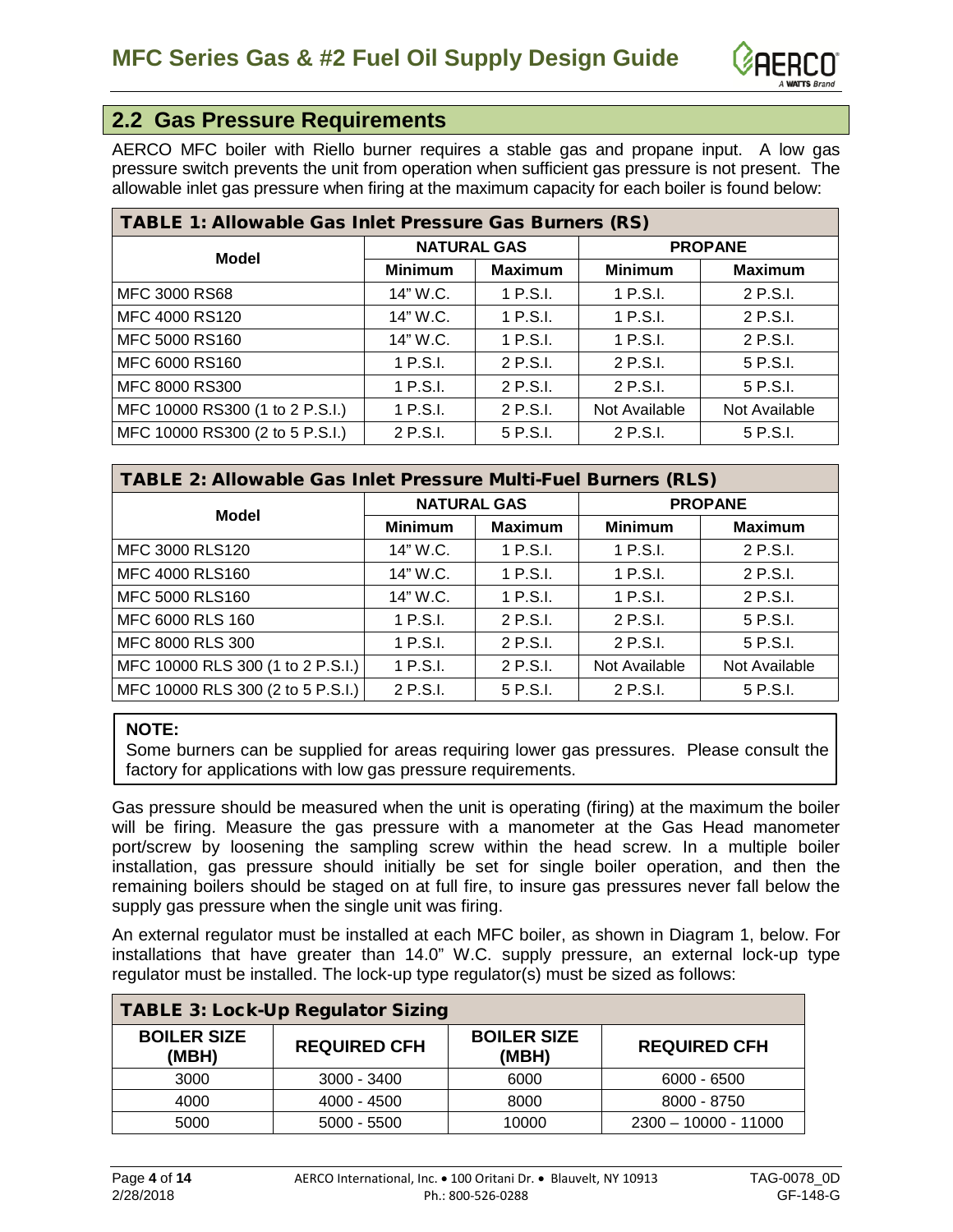

External gas regulators are self-contained with tapped diaphragm vent ports allowing the diaphragm to change its position as required. These vents typically require piping to the outside. For details, see section 2.8 Venting of Gas Supply Regulators, below. The SSOV/Regulator supplied with the burner does not require any vent piping.

#### CAUTION!

AERCO boilers must be isolated from the system when leak testing.

Drip legs are required at the gas supply of each boiler to prevent any dirt, weld slag, or debris from entering the burner gas train inlet pipe. When multiple boilers are installed, some utilities and local codes require a full size drip leg on the main gas supply line in addition to the drip leg at each unit. The bottom of the gas drip leg(s) should be removable without disassembling any gas piping. The weight of the gas pipe must not be supported from the bottom of the drip leg. The drip leg(s) **MAY NOT** be used to support any part of the gas piping.



*Diagram 1: Single Boiler Gas Pipe Connections (MFC 10000 Shown)*

#### **NOTE**:

See Table 1 and 2 for minimum gas pressure requirements.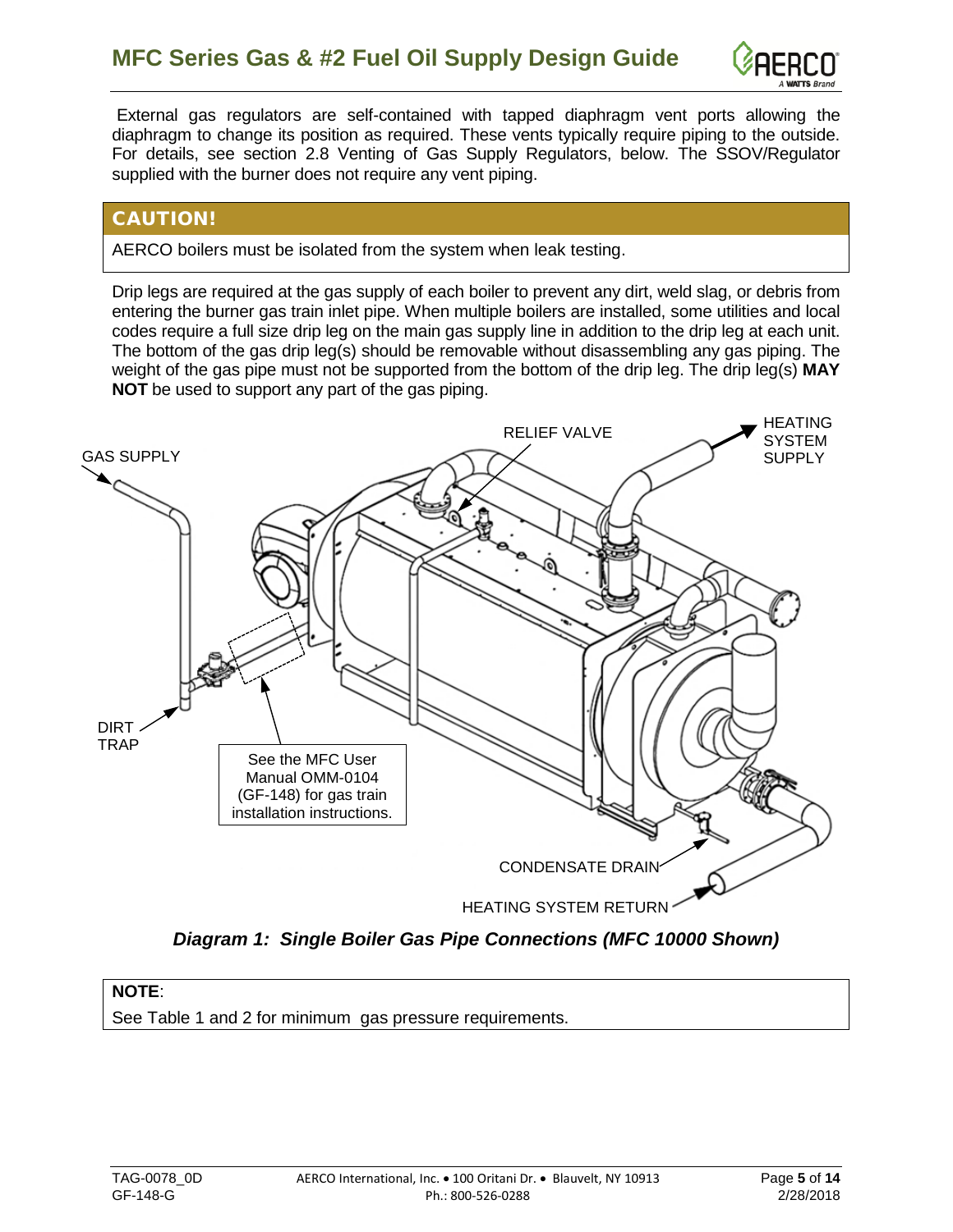

#### <span id="page-5-0"></span>**2.3 Custom Gas Trains**

Some utilities, insurance carriers, and industrial customers have special requirement gas components on high input devices that are beyond what is normally supplied with AERCO boilers. Secondary shutoffs, high or low pressure operators, and external regulators are typical of the requirements of gas utilities. It is mandatory that a designer or installer comply with these requirements. AERCO assumes no liability when these requirements are not satisfied for any location or installation. Contact your local gas utility for their specific requirements before installing AERCO equipment.

The minimum gas inlet pressure requirements for natural gas (N.G.) and propane (LPG) are as follows:

| <b>TABLE 4: Minimum Gas Inlet Pressure Requirements</b><br>For Natural Gas (N.G.) And Propane (LPG) |             |                                    |             |            |                                  |                                    |              |  |                 |            |                  |            |
|-----------------------------------------------------------------------------------------------------|-------------|------------------------------------|-------------|------------|----------------------------------|------------------------------------|--------------|--|-----------------|------------|------------------|------------|
|                                                                                                     |             | <b>MFC 3000</b><br><b>MFC 4000</b> |             |            |                                  | <b>MFC 6000</b><br><b>MFC 5000</b> |              |  | <b>MFC 8000</b> |            | <b>MFC 10000</b> |            |
| <b>Gas Train</b>                                                                                    | <b>N.G.</b> | <b>LPG</b>                         | <b>N.G.</b> | <b>LPG</b> | <b>N.G.</b>                      | LPG                                | N.G. $ $ LPG |  | <b>N.G.</b>     | <b>LPG</b> | <b>N.G.</b>      | <b>LPG</b> |
| Double Block 14" W.C. 1 PSI                                                                         |             |                                    | 14"<br>W.C. |            | 1 PSI 14" W.C. 1 PSI 1 PSI 2 PSI |                                    |              |  | 1 PSI           | 2 PSI      | 1 PSI            | $2$ PSI    |

### <span id="page-5-1"></span>**2.4 Gas Piping**

All gas piping and components must comply with NFPA local codes, and utility requirements at a minimum. Only gas approved fittings, valves, or pipe should be utilized.

Standard industry practice for gas piping is Schedule 40 iron pipe and fittings. All high and low gas pressure piping systems must comply with local utility and building codes.

Assembled piping should be clean of all debris, pipe chips, or foreign material to prevent any from entering the gas train. Piping should be tested as prescribed in NFPA 54. Equipment should be isolated before testing any piping system over the allowable pressure. *DO NOT EXCEED 5 P.S.I.* on the inlet side of the burner gas train.

#### <span id="page-5-2"></span>**2.5 Gas Supply Main Sizing**

Gas pipe sizing from the utility to the burner, for either a single or multiple boiler installation, shall be sized for a **maximum pressure drop of 0.3" W.C., from the source to the final boiler**. The maximum gas flow rate required is the sum of the maximum inputs of each unit divided by the heat of combustion of the fuel supplied at the location, (approximately 1,030 BTU per cubic foot for natural gas or 2,520 BTU per cubic foot for propane gas). The fuel supplier or utility should be consulted to confirm that sufficient volume and normal pressure is provided to the building at the discharge side of the gas meter or supply pipe. For existing installations with gas equipment, gas pressure should be measured with a manometer to be certain sufficient pressure is available. Before sizing gas piping, a survey of all connected gas devices should be made. Gas piping supplying more than one gas device must be able to handle the total connected input within the allowable gas pressure drop. The allowable minimum and maximum gas pressure for each device should be considered. Whenever the minimum and maximum gas pressures vary between devices, gas pressure regulators at each unit should be installed to allow regulation at any individual unit. Gas pressure to each device must never exceed the maximum allowable rating of the device.

The total length of gas piping as well as fitting pressure drop must be considered when sizing the gas piping. Total equivalent length should be calculated from the meter or source location to the last boiler connected on the header. The values in the Gas Piping Tables 5, 6 and 7 (in section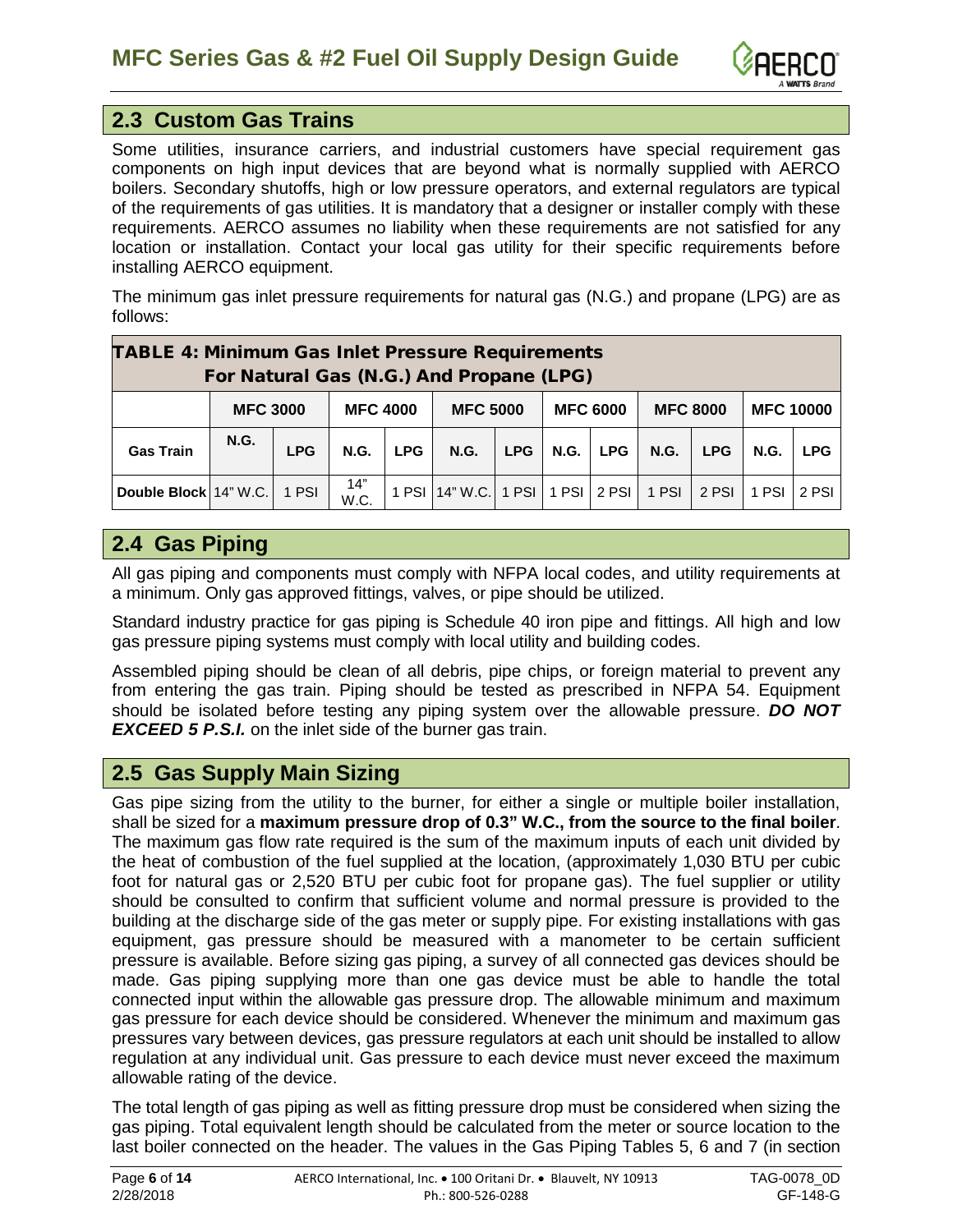

7, below), which contain data extracted from NFPA 54, should be used as *a minimum guideline*. Gas pipe size should be selected on the total *equivalent* length from the appropriate pressure table. The gas volume for cfh flow will be the input divided by the calorific value of the fuel to be supplied.

#### <span id="page-6-0"></span>**2.6 Gas Header Sizing**

Main supply gas pipe sizing should be developed for the total plant. Boiler gas manifold piping should be sized based on the volume requirements and lengths between boilers and the fuel main. Header sizes can be either full size or stepped in size as units are connected. A typical gas piping header diagram for a 3-Module MFC Boiler Plant is illustrated in Diagram 2.



#### *Diagram 2: Typical Multiple Boiler Manifold Construction*

#### **NOTE**:

See Table 1 and 2 for minimum gas pressure requirements.

Based on Table 5 on the following page for natural gas, 0.6 specific gravity, 1,000 cfh/unit, actual header sizes will vary with length of pipe run and fittings employed. For propane gas (1.6 specific gravity, 2,520 BTU/FT3) header sizing, consult NFPA 54.

If the use of a regulator is necessary, an appropriate sized lock-up style regulator is to be supplied to bring the pressure to the appropriate operating pressure. Gas header should be located above or behind boiler. Gas piping should not be installed directly over top or front of any part of boiler. Sufficient clearances for maintenance are required.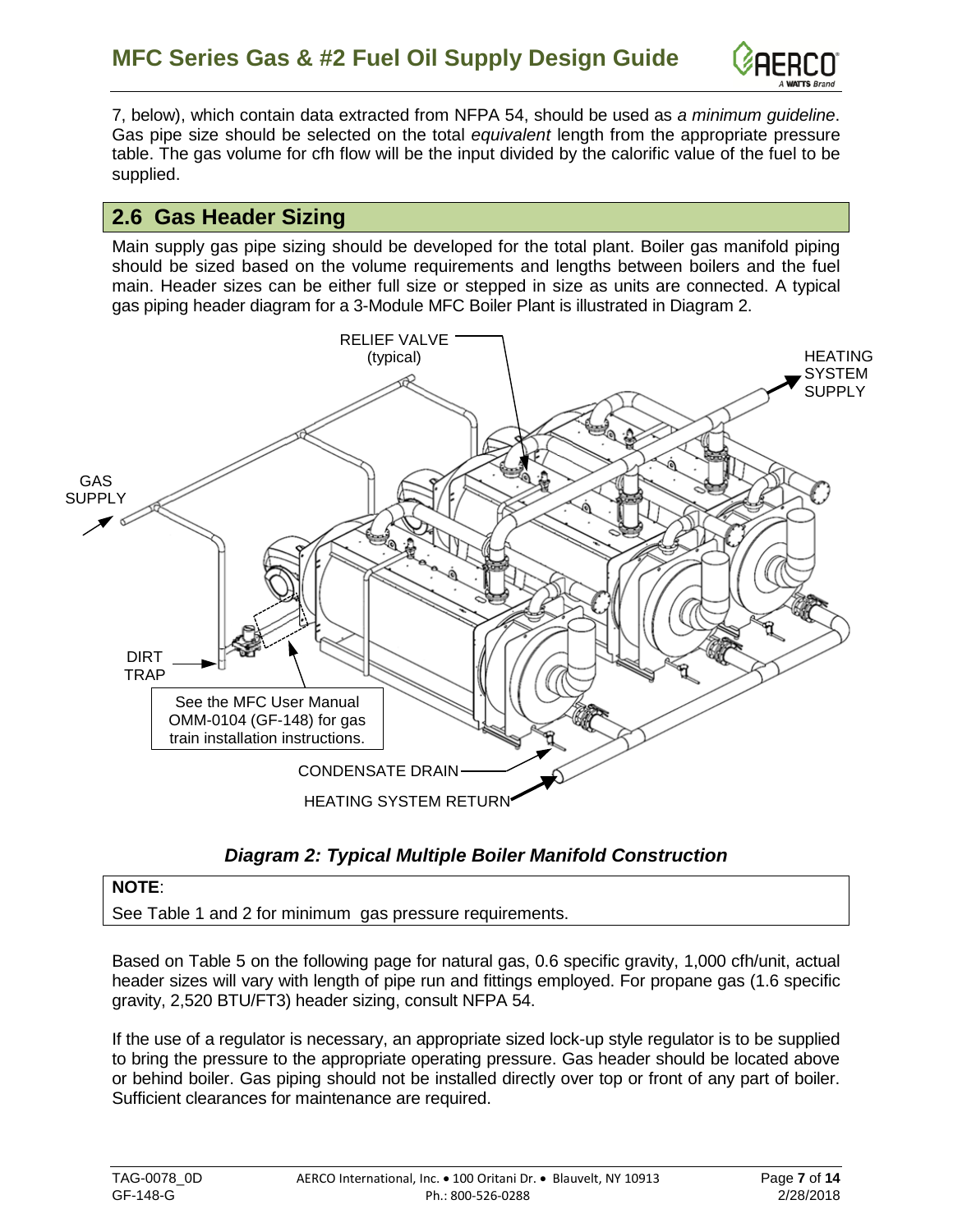

## <span id="page-7-0"></span>**2.7 Gas Piping Tables**

The data in the following pipe and vent sizing tables have been extracted from the National Fire Protection Association Article 54 (NFPA 54).

|                                            | <b>TABLE 5: Maximum Capacity of Pipe in Cubic Feet</b>                                            |        |                                        |       |       |       |       |       |       |       |       |       |       |       |
|--------------------------------------------|---------------------------------------------------------------------------------------------------|--------|----------------------------------------|-------|-------|-------|-------|-------|-------|-------|-------|-------|-------|-------|
|                                            | of Gas per Hour for Gas Pressures of 0.5 psi or Less and a Pressure Drop of 0.3 inch Water Column |        |                                        |       |       |       |       |       |       |       |       |       |       |       |
| <b>Nominal</b><br><b>Iron Pipe</b><br>Size | <b>Internal</b><br><b>Diameter</b>                                                                |        | TOTAL EQUIVALENT LENGTH OF PIPE (FEET) |       |       |       |       |       |       |       |       |       |       |       |
| (Inches)                                   | (Inches)                                                                                          | 10     | 20                                     | 30    | 40    | 50    | 60    | 70    | 80    | 90    | 125   | 150   | 175   | 200   |
| 2.00                                       | 2.067                                                                                             | 3.050  | 2.100                                  | 1.650 | 1,450 | 1.270 | 1.150 | 1.050 | 990   | 930   | 780   | 710   | 650   | 610   |
| 2.50                                       | 2.469                                                                                             | 4,800  | 3.300                                  | 2.700 | 2,300 | 2,000 | 1,850 | 1,700 | 1.600 | 1,500 | 1,250 | 1,130 | 1.050 | 980   |
| 3.00                                       | 3.068                                                                                             | 8.500  | 5.900                                  | 4.700 | 4,100 | 3,600 | 3,250 | 3,000 | 2,800 | 2.600 | 2,200 | 2.000 | 1,850 | 1,700 |
| 4.00                                       | 4.026                                                                                             | 17,500 | 12.000                                 | 9.700 | 8,300 | 7,400 | 6,800 | 6,200 | 5.800 | 5,400 | 4,500 | 4.100 | 3,800 | 3,500 |

|                                                | TABLE 6: Pipe Sizing Table for 1 Pound Pressure Capacity of Pipes                                                                                          |        |        |       |       |       |       |       |       |
|------------------------------------------------|------------------------------------------------------------------------------------------------------------------------------------------------------------|--------|--------|-------|-------|-------|-------|-------|-------|
|                                                | of Different Diameters and Lengths in Cubic Feet per Hour for an Initial Pressure of 1.0 psi with a 10%<br>Pressure Drop and a Gas of 0.6 Specific Gravity |        |        |       |       |       |       |       |       |
| Pipe Size of<br>Schedule 40<br><b>Standard</b> | <b>Internal</b><br><b>TOTAL EQUIVALENT LENGTH OF PIPE (FEET)</b><br><b>Diameter</b>                                                                        |        |        |       |       |       |       |       |       |
| Pipe (Inches)                                  | (Inches)                                                                                                                                                   | 50     | 100    | 150   | 200   | 250   | 300   | 400   | 500   |
| 2.00                                           | 2.067                                                                                                                                                      | 4245   | 2918   | 2343  | 2005  | 1777  | 1610  | 1378  | 1222  |
| 2.50                                           | 2.469                                                                                                                                                      | 6766   | 4651   | 3735  | 3196  | 2833  | 2567  | 2197  | 1947  |
| 3.00                                           | 3.068                                                                                                                                                      | 11962  | 8221   | 6602  | 5650  | 5008  | 4538  | 3884  | 3442  |
| 3.50                                           | 3.548                                                                                                                                                      | 17514  | 12037  | 9666  | 8273  | 7332  | 6644  | 5686  | 5039  |
| 4.00                                           | 4.026                                                                                                                                                      | 24398  | 16769  | 13466 | 11525 | 10214 | 9255  | 7921  | 7020  |
| 5.00                                           | 5.047                                                                                                                                                      | 44140  | 30337  | 24362 | 20851 | 18479 | 16744 | 14330 | 12701 |
| 6.00                                           | 6.065                                                                                                                                                      | 71473  | 49123  | 39447 | 33762 | 29923 | 27112 | 23204 | 20566 |
| 8.00                                           | 7.981                                                                                                                                                      | 146849 | 100929 | 81049 | 69368 | 61479 | 55705 | 47676 | 42254 |

|                                                       | <b>TABLE 7: Pipe Sizing Table for 2 Pounds Pressure Capacity of Pipes</b>                               |                                        |       |                                                 |       |       |       |       |       |
|-------------------------------------------------------|---------------------------------------------------------------------------------------------------------|----------------------------------------|-------|-------------------------------------------------|-------|-------|-------|-------|-------|
|                                                       | of Different Diameters and Lengths in Cubic Feet per Hour for an Initial Pressure of 2.0 psi with a 10% |                                        |       | Pressure Drop and a Gas of 0.6 Specific Gravity |       |       |       |       |       |
| <b>Pipe Size of</b><br>Schedule 40<br><b>Standard</b> | <b>Internal</b><br><b>Diameter</b>                                                                      | TOTAL EQUIVALENT LENGTH OF PIPE (FEET) |       |                                                 |       |       |       |       |       |
| Pipe (Inches)                                         | (Inches)                                                                                                | 50                                     | 100   | 150                                             | 200   | 250   | 300   | 400   | 500   |
| 2.00                                                  | 2.067                                                                                                   | 6589                                   | 4528  | 3636                                            | 3112  | 2758  | 2499  | 2139  | 1896  |
| 2.50                                                  | 2.469                                                                                                   | 10501                                  | 7217  | 5796                                            | 4961  | 4396  | 3983  | 3409  | 3022  |
| 3.00                                                  | 3.068                                                                                                   | 18564                                  | 12759 | 10246                                           | 8769  | 7772  | 7042  | 6027  | 5342  |
| 3.50                                                  | 3.548                                                                                                   | 27181                                  | 18681 | 15002                                           | 12840 | 11379 | 10311 | 8825  | 7821  |
| 4.00                                                  | 4.026                                                                                                   | 37865                                  | 26025 | 20899                                           | 17887 | 15853 | 14364 | 12293 | 10895 |
| 5.00                                                  | 5.047                                                                                                   | 68504                                  | 47082 | 37809                                           | 32359 | 28680 | 25986 | 22240 | 19711 |
| 6.00                                                  | 6.065                                                                                                   | 110924                                 | 76237 | 61221                                           | 52397 | 46439 | 42077 | 36012 | 31917 |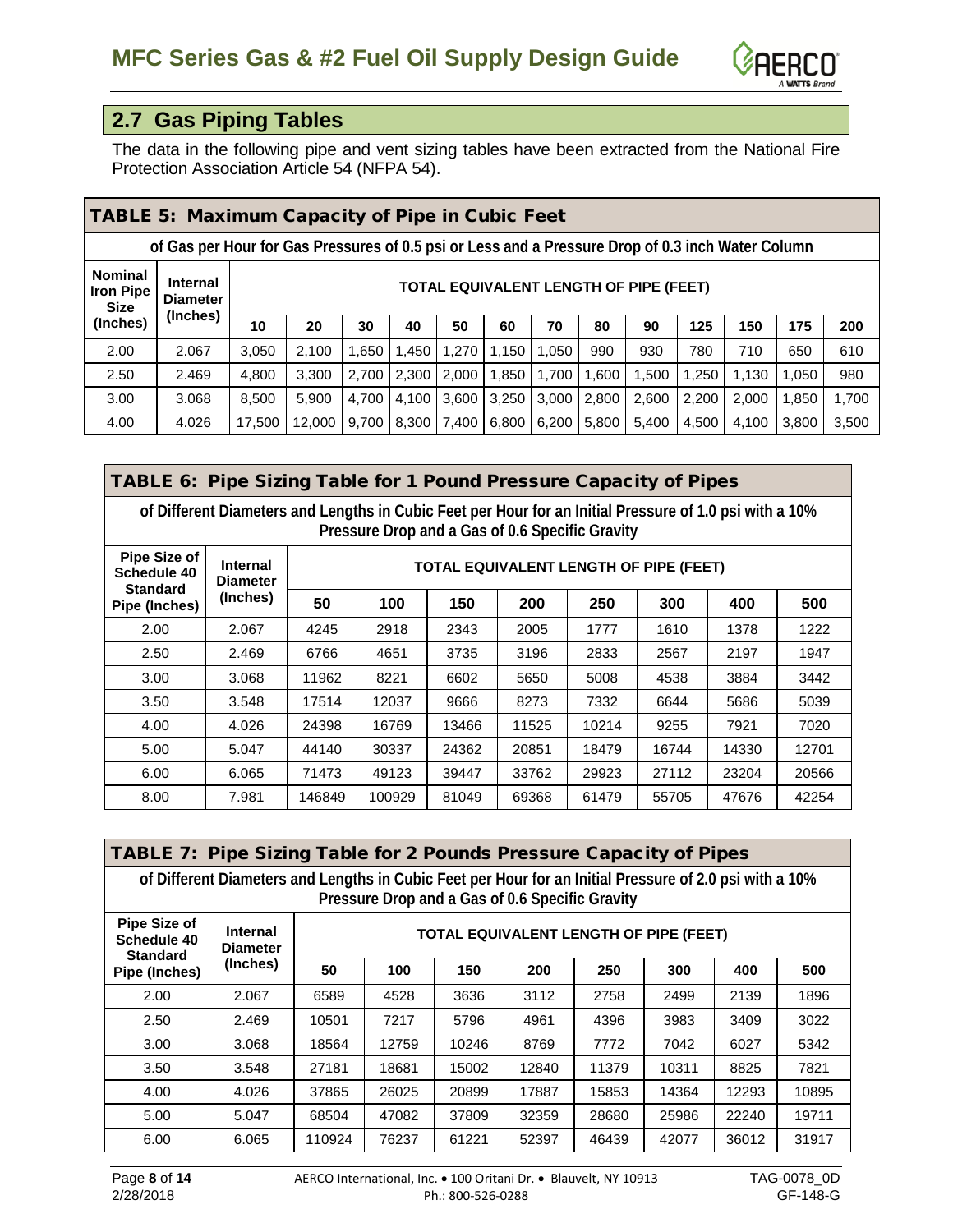

| <b>TABLE 8:</b>                  | Pipe Sizing Table for 5 Pounds Pressure Capacity of Pipes                                                                                                  |        |        |        |       |       |       |       |       |
|----------------------------------|------------------------------------------------------------------------------------------------------------------------------------------------------------|--------|--------|--------|-------|-------|-------|-------|-------|
|                                  | of Different Diameters and Lengths in Cubic Feet per Hour for an Initial Pressure of 5.0 psi with a 10%<br>Pressure Drop and a Gas of 0.6 Specific Gravity |        |        |        |       |       |       |       |       |
| Pipe Size of<br>Schedule 40      | TOTAL EQUIVALENT LENGTH OF PIPE (FEET)<br><b>Internal</b><br><b>Diameter</b>                                                                               |        |        |        |       |       |       |       |       |
| <b>Standard</b><br>Pipe (Inches) | (Inches)                                                                                                                                                   | 50     | 100    | 150    | 200   | 250   | 300   | 400   | 500   |
| 2.00                             | 2.067                                                                                                                                                      | 11786  | 8101   | 6505   | 5567  | 4934  | 4471  | 3827  | 3391  |
| 2.50                             | 2.469                                                                                                                                                      | 18785  | 12911  | 10368  | 8874  | 7865  | 7126  | 6099  | 5405  |
| 3.00                             | 3.068                                                                                                                                                      | 33209  | 22824  | 18329  | 15687 | 13903 | 12597 | 10782 | 9556  |
| 3.50                             | 3.548                                                                                                                                                      | 48623  | 33418  | 26836  | 22968 | 20365 | 18444 | 15786 | 13991 |
| 4.00                             | 4.026                                                                                                                                                      | 67736  | 46555  | 37385  | 31997 | 28358 | 25694 | 21991 | 19490 |
| 5.00                             | 5.047                                                                                                                                                      | 122544 | 84224  | 67635  | 57887 | 51304 | 46485 | 39785 | 35261 |
| 6.00                             | 6.065                                                                                                                                                      | 198427 | 136378 | 109516 | 93732 | 83073 | 75270 | 64421 | 57095 |

#### <span id="page-8-0"></span>**2.8 Venting of Gas Supply Regulators**

AERCO's general guidelines for venting of gas regulators are listed below. AERCO recommends that these guidelines be followed to ensure the most reliable and proper operation of AERCO gas fired equipment. It is also recommended that you consult local codes and the gas regulator manufacturer for additional details. Always follow the most stringent guidelines available, including those listed below.

- When venting a gas supply regulator, the vent pipe must be no smaller than the regulator vent size.
- In a multiple unit installation, each regulator must have a separate vent line.
- Vent lines must not be manifolded together or with any other equipment at the site that also requires atmospheric vents.
- When sizing the vent, pipe diameters must be increased by one pipe diameter every 20 equivalent feet of pipe.

Each 90° elbow is equivalent to approximately:

- $\Rightarrow$  2.5 feet for nominal pipe sizes of up to 3/4"
- $\Rightarrow$  4.5 feet for nominal pipe sizes of up to 1-1/2"
- $\Rightarrow$  10.5 feet for nominal pipe sizes of up to 4"

Each 45° elbow is equivalent to approximately:

- $\Rightarrow$  1 foot for nominal pipe sizes of up to 3/4"
- $\Rightarrow$  2 feet for nominal pipe sizes of up to 1-1/2"
- $\Rightarrow$  5 feet for nominal pipe sizes of up to 4"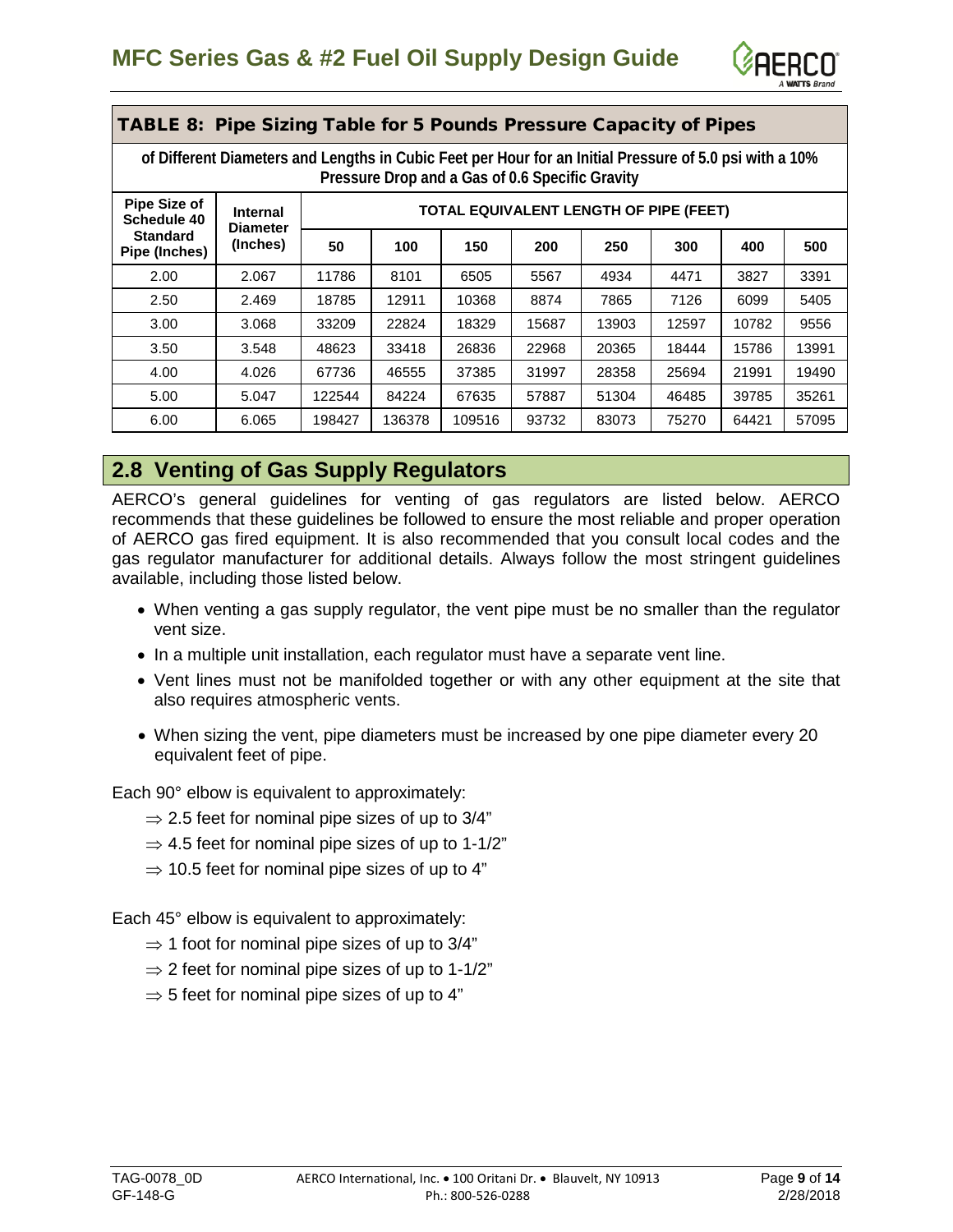

#### <span id="page-9-0"></span>**2.9 Multiple Unit Installations**

The following points apply to sites that have multiple MFC units installed:



*Diagram 3: Multiple Boiler Gas Pipe Connections Guidelines*

#### **NOTE**:

See Table 1 and 2 for minimum gas pressure requirements.

The following are AERCO's recommendations for installation of gas pressure regulator, unless superseded by state and local codes and the regulator manufacturer's specifications:

- Horizontal installation of gas pressure regulators is recommended unless stated otherwise by the regulator manufacturer. Consult the manufacturer for additional recommendations and installation options.
- For MFC units, when installed horizontally, the recommended distance between the gas pressure regulator and the nearest pipe fitting, elbow or valve is **5 to 10 pipe diameters**.
- When pipe size reduction is required, use only bell reducers.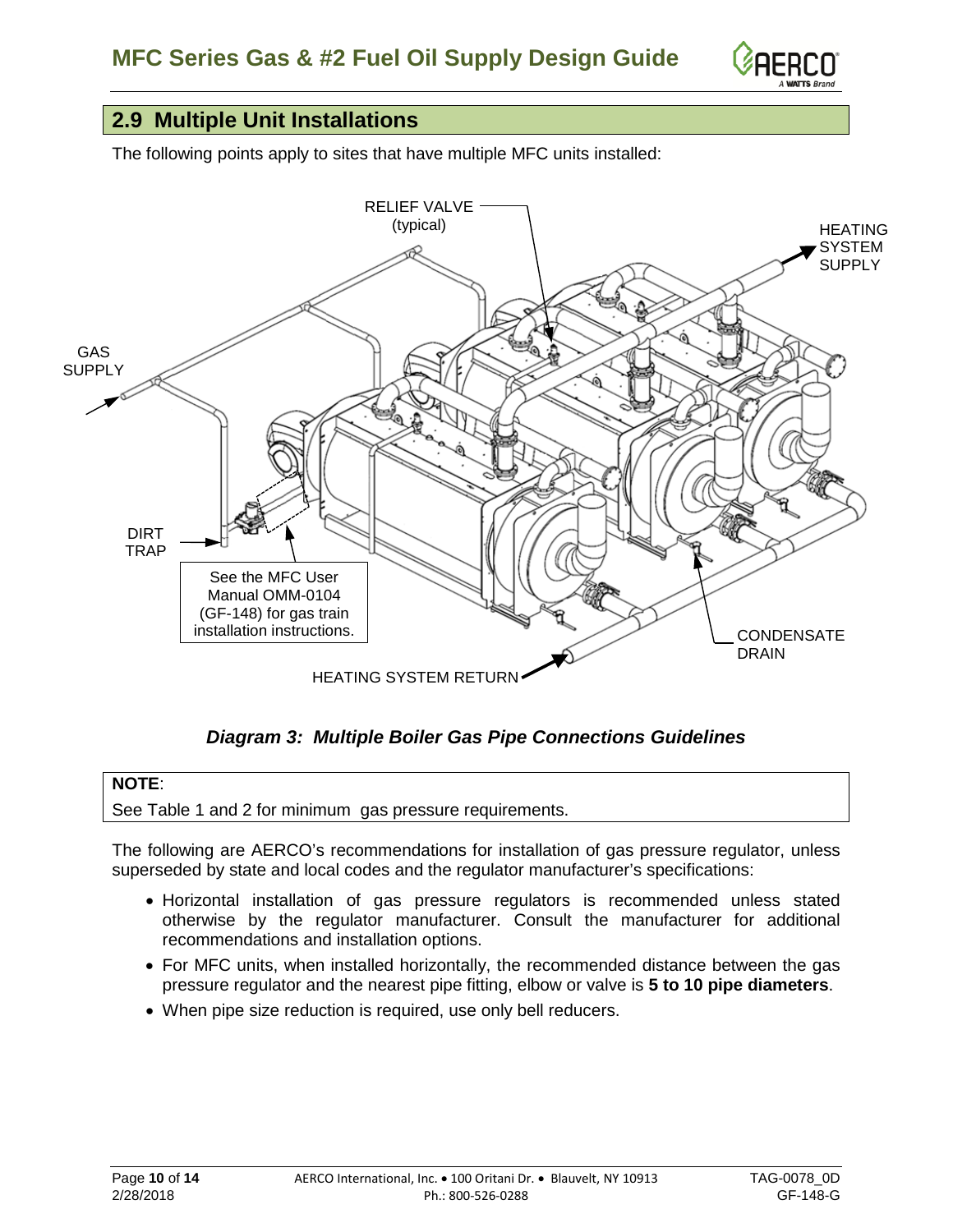

## <span id="page-10-0"></span>**SECTION 3: OIL TRAIN**

Refer to NFPA 31: "Standard for the Installation of Oil-Burning Equipment" and local codes for specific requirements in your area.

### <span id="page-10-1"></span>**3.1 Oil Train Components (2 Stage)**

AERCO MFC series of boilers can come equipped with multi-fuel (gas/oil) burners supplied by Riello. The burners are UL approved and comes with a complete burner side oil delivery system. The oil supply components were carefully selected in order to operate efficiently by closely controlling the fuel/air ratio throughout the firing range. These components include:

- **Fuel Pump** The fuel oil train system consists of a pump which brings in fuel oil at a low pressure (less than 10 PSI for the burners supplied with the MFC 3000 and 75 PSI for all other burners) and pressurizes the oil up to 290 PSI to atomize the oil for proper combustion. The fuel pump is directly connected to a motor that is separate from the fan motor and is only in use when the burner is set to fire on oil. The pump has a built in regulator to adjust the pressure throughout the pump range. It is important to set the pump pressure properly, because varying the pressure changes the flow rate to the nozzle, and thus changes the firing rate.
- **Solenoid Valves** There are three solenoid valves located on the oil train of the burner after the pump. Two of these solenoids are piped in parallel and the third is piped in series between the pump and the second two solenoids. The first solenoid acts as a double blocking solenoid when no heat is required on the oil system. The remaining two solenoids are enacted separately and control the flow of oil to either the stage 1 or stage 2 nozzle.
- **Oil Nozzle** The oil nozzles are located on the drawer assembly of the burner. The nozzles are sized so as to provide the correct flow rate for stage 1 and stage 2 firing, Many times these nozzles are sized the same giving you a 2:1 turndown. The nozzles are marked with a flow rate, spray angle and spray pattern from the manufacturer. It is important to replace the nozzles with nozzles of the same specification as different nozzles can affect the properties of combustion.
- **Low Oil Pressure Switch** The low pressure oil switch is located on the pressure side of the pump prior to any oil solenoid valve. This switch is used to prove that oil is being pressurized and is ready for delivery to the oil nozzles.

#### <span id="page-10-2"></span>**3.2 Oil Pressure Requirements**

AERCO MFC boiler, with Riello burner, requires a steady supply of oil to the burner.

The pump is designed to provide a limited amount of suction of the oil line. The maximum suction that the pump can be subjected to is 13" Hg. Going beyond this limit can damage internal components as well as cause cavitation in the pump. This type of design is seen in Diagram 4, part B below.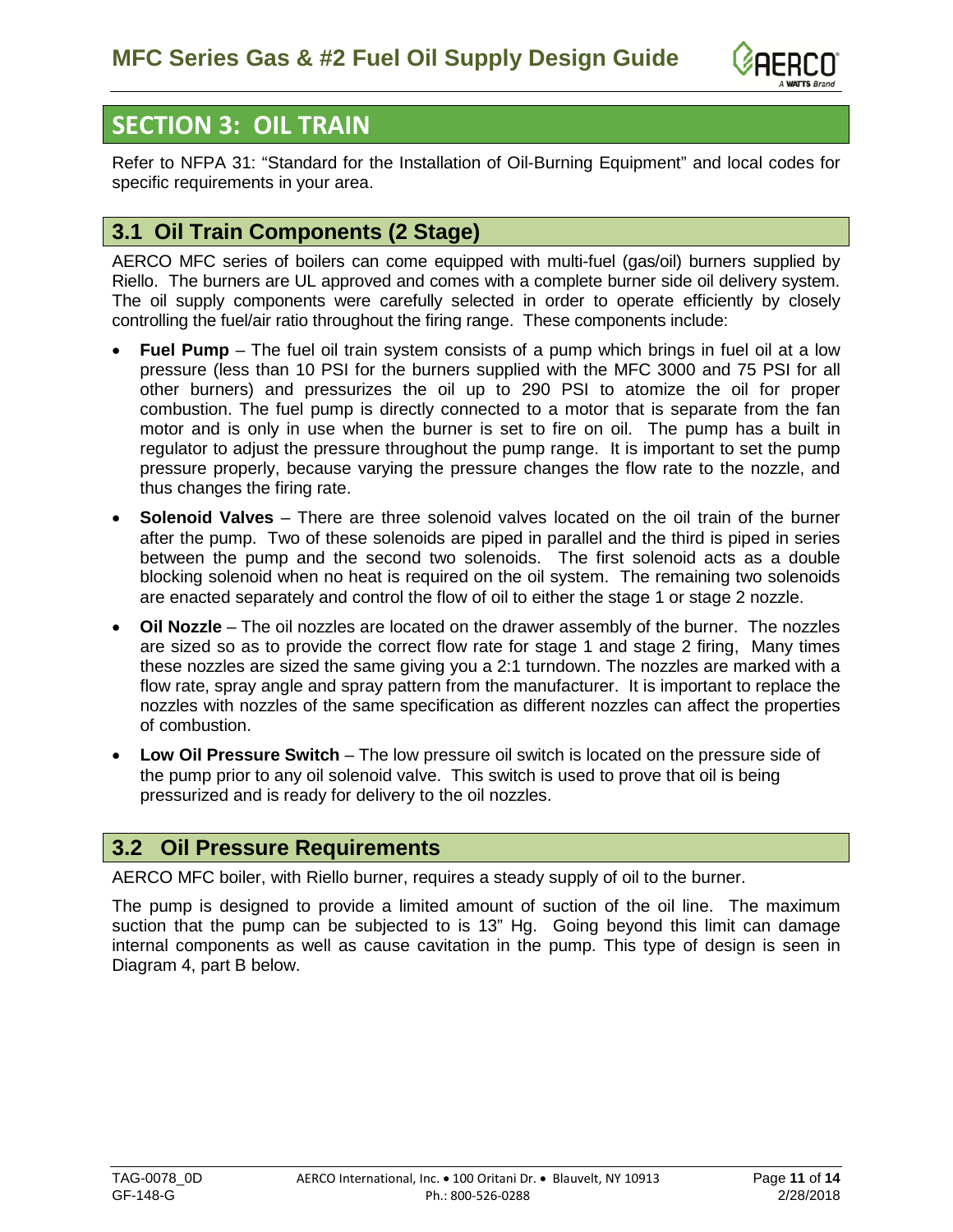## **MFC Series Gas & #2 Fuel Oil Supply Design Guide**



#### Double-pipe circuit

The burner is equipped with a self-priming pump which is capable of feeding itself within the limits listed in the table at the side.

#### The tank higher than the burner A

Distance "P" must not exceed 33 ft in order to avoid subjecting the pump's seal to excessive strain; distance "V" must not exceed 13 ft in order to permit pump self-priming even when the tank is almost completely empty.

#### The tank lower than the burner B

Pump suction values higher than 13 ft must not be exceeded because at higher levels gas is released from the fuel, the pump starts making noise and its working life-span decreases.

It is good practice to ensure that the return and suction lines enter the burner from the same height; in this way it will be less probable that the suction line fails to prime or stops priming.

#### The loop circuit

A loop circuit consists of a loop of piping exiting and returning to the tank with an auxiliary pump that circulates the fuel under pressure.

A branch connection from the loop goes to feed the burner.

This circuit is extremely useful whenever the burner pump does not succeed in self-priming because the tank distance and/or height difference are higher than the values listed in the table below.

| + H    | L (ft) |          |  |  |  |
|--------|--------|----------|--|--|--|
| - н    |        | Ø (inch) |  |  |  |
| (ft)   | 1/2"   | 5/8"     |  |  |  |
| $+13$  | 197    | 263      |  |  |  |
| $+10$  | 164    | 230      |  |  |  |
| $+6.6$ | 132    | 197      |  |  |  |
| $+4.8$ | 115    | 181      |  |  |  |
| $+3.3$ | 99     | 164      |  |  |  |
| + 1.6  | 82     | 148      |  |  |  |
| 0      | 66     | 132      |  |  |  |
| $-1.6$ | 59     | 115      |  |  |  |
| - 3.3  | 49     | 99       |  |  |  |
| - 4.8  | 43     | 82       |  |  |  |
| - 6.6  | 33     | 66       |  |  |  |
| - 10   | 16     | 33       |  |  |  |
| - 13   | ŢΨ.    | 20       |  |  |  |



*Diagram 4: Oil Fuel Supply Design and Function*

The pump can be used on supply lines that are pressurized. The maximum pressure the pump inlet can be subjected to is 10 PSI for the burners supplied with the MFC 3000 and 75 PSI for all other burners. Going beyond this limit can damage internal components and could blow the pump seals which can cause the oil to leak. Pressurized lines can be found when the tanks are located above the burner. This type of design can be seen in Diagram 4, Part A, above. Pressurized lines can also be found on systems which use a separate pump set to run oil in to the building. This is usually done in cases where there will be long runs of pipe which the suction of the burner pump cannot overcome.

#### <span id="page-11-0"></span>**3.3 Custom Oil Trains**

Some utilities, insurance carriers, and industrial customers have special requirement of oil components that are beyond what is normally supplied with AERCO boilers. It is mandatory that a designer or installer comply with these requirements. AERCO assumes no liability when these requirements are not satisfied for any location or installation. Contact your local code enforcement agencies for their specific requirements before installing AERCO equipment.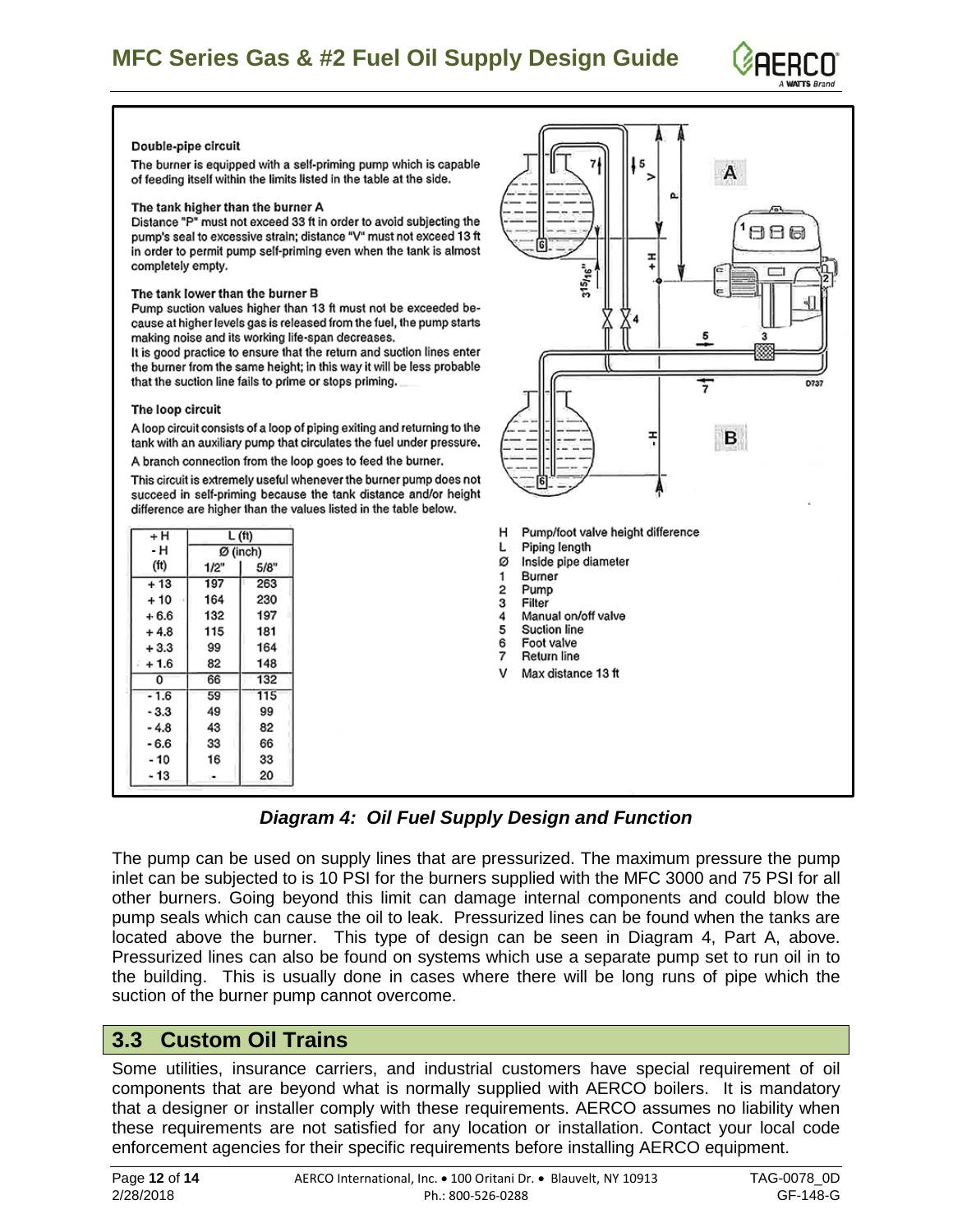

## <span id="page-12-0"></span>**3.4 Oil Supply Sizing**

Oil pipe sizing for a single boiler or a multiple boiler installation shall be sized for the maximum flow rate of the unit(s). It is required that burners are install in a two-pipe configuration. By installing the oil piping in this way, the maximum flow of oil will exceed the burner flow rate.

Before sizing oil piping, a survey of all connected oil devices should be made and the pump size and oil connection method (1-pipe or 2-pipe) should be noted. Once this is determined, the pump manufacturer should be consulted to determine maximum flow rates for pumps in 2 pipe systems and the oil flow rate input to the unit can be used for any appliance utilizing a 1-pipe system. There is approximately 140,000 BTU's per gallon of oil.

|              | <b>TABLE 9: Burner Pump Capabilities</b> |                                         |              |                                 |                                    |              |  |  |
|--------------|------------------------------------------|-----------------------------------------|--------------|---------------------------------|------------------------------------|--------------|--|--|
| <b>MFC</b>   |                                          | <b>MAX FLOW RATE</b><br>(Gal. Per Hour) |              | <b>MAX PRESSURE</b><br>(P.S.I.) | <b>MAX INLET</b><br><b>SUCTION</b> |              |  |  |
| <b>Model</b> | <b>SUPPLY</b>                            | <b>RETURN</b>                           | <b>INLET</b> | <b>RETURN</b>                   | <b>PSI</b>                         | <b>IN HG</b> |  |  |
| 3000         | 115                                      | 95                                      | 10           | 10                              | 6.5                                | 13           |  |  |
| 4000         | 150                                      | 125                                     | 75           | 75                              | 6.5                                | 13           |  |  |
| 5000         | 150                                      | 125                                     | 75           | 75                              | 6.5                                | 13           |  |  |
| 6000         | 150                                      | 125                                     | 75           | 75                              | 6.5                                | 13           |  |  |
| 8000         | 225                                      | 170                                     | 75           | 75                              | 6.5                                | 13           |  |  |
| 10000        | 225                                      | 170                                     | 75           | 75                              | 6.5                                | 13           |  |  |

For applications that will utilize an oil distribution system, safety devices must be installed so that the burner cannot fire unless the distribution pump is energized. Care should also be taken to insure that the pressure to the individual units pump is not greater than recommended by the pump manufacturer, use of a pressure reducing valve or other device may be necessary to decrease the pressure to within the allowable inlet range of the burner pump.

Main oil pipe sizing should be developed for the total plant. Oil piping sizing is determined by the maximum flow rate of the system. The table below indicates maximum flow rates for Black Iron and Copper Tubing. Other materials may be able to be used as long as the materials selected are approved for use with #2 Fuel Oil. Material selection needs to be determined based upon pressures and flow rate of the oil distribution system.

| <b>TABLE 10: Maximum Flow Rates</b><br>for Black Iron and Copper Tubing |                              |                                                                  |  |  |  |  |  |  |
|-------------------------------------------------------------------------|------------------------------|------------------------------------------------------------------|--|--|--|--|--|--|
| <b>PIPE SIZE</b>                                                        | <b>MAXIMUM FLOW RATE GPH</b> |                                                                  |  |  |  |  |  |  |
|                                                                         | <b>BLACK IRON</b>            | <b>COPPER TUBE</b>                                               |  |  |  |  |  |  |
| 3/8"                                                                    | 103                          | 103                                                              |  |  |  |  |  |  |
| $1/2$ "                                                                 | 184                          | 184                                                              |  |  |  |  |  |  |
| 3/4"                                                                    | 410                          |                                                                  |  |  |  |  |  |  |
| 1"                                                                      | 730                          |                                                                  |  |  |  |  |  |  |
| $1 - 1/4"$                                                              | 1145                         |                                                                  |  |  |  |  |  |  |
| $1 - 1/2"$                                                              | 1650                         |                                                                  |  |  |  |  |  |  |
| 2"                                                                      | 2925                         |                                                                  |  |  |  |  |  |  |
|                                                                         |                              | <b>NOTE:</b> This table assumes a maximum velocity of 5 ft./sec. |  |  |  |  |  |  |